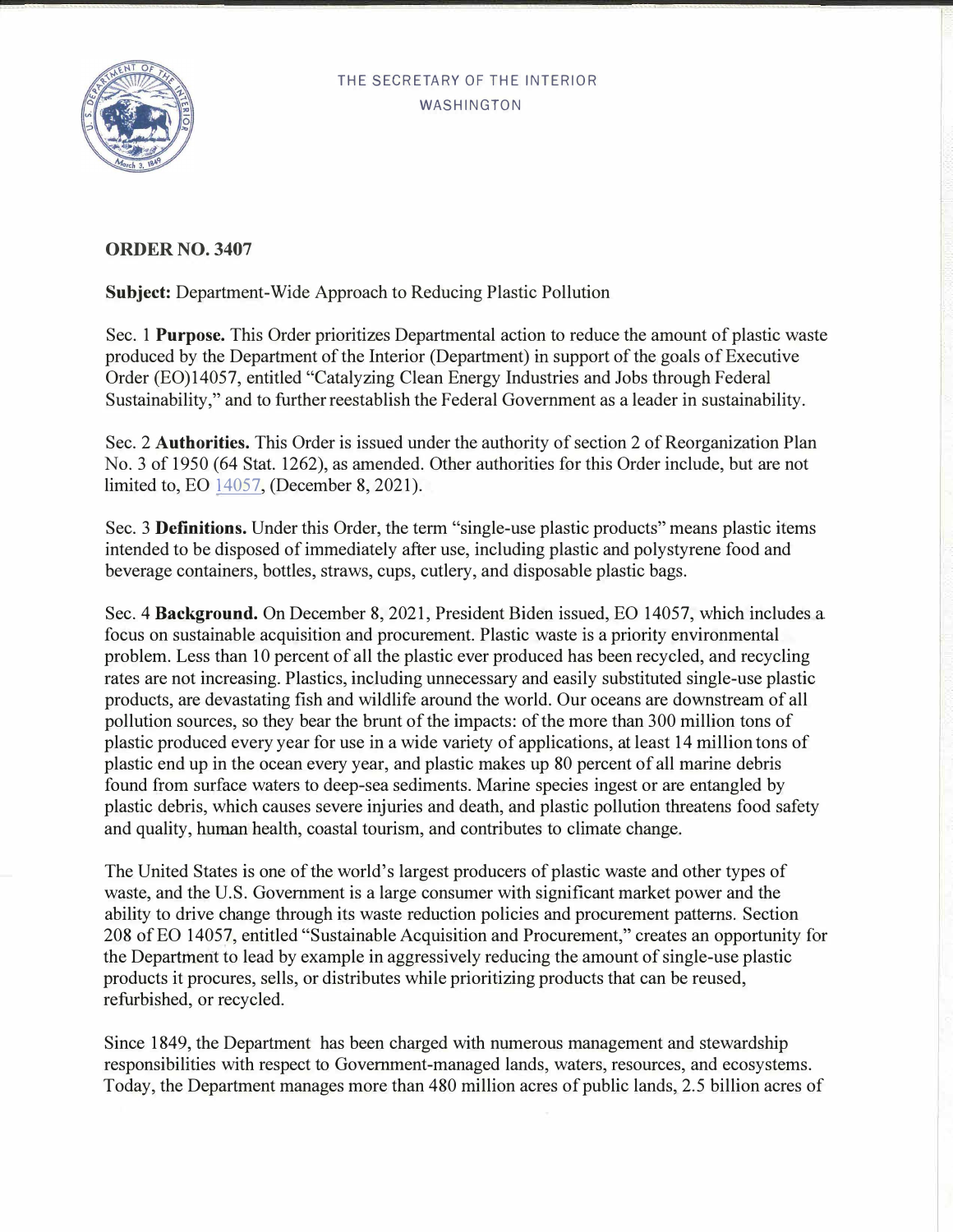the Outer Continental Shelf, and 750 million acres of marine national monuments across more than 2,000 locations that host nearly 400 million visitors each year. As the steward of 20 percent of the Nation's lands, including national parks and national wildlife refuges; the Federal agency responsible for the conservation and management of fish, wildlife, plants, and their habitats; and a producer of nearly 80,000 tons of municipal solid waste in fiscal year 2020, the Department has an obligation to play a leading role in reducing the impact of plastic waste on our ecosystems and our climate.

As documented by the United Nations Environment Program, additional nonhazardous, environmentally-preferable alternatives to single-use plastic products have been developed in recent years and are readily available. Bags made of paper, bioplastics, and composite can replace single use plastic bags, as can reusable cloth or thicker plastic alternatives. Bottles made of bioplastics, glass, and aluminum, and laminated cartons can replace single-use plastic bottles, as can reusable bottles made of glass, aluminum, or stainless steel. Similar materials can replace single-use plastic in food packaging, beverage cups, tableware, and other products, giving the Department a range of options to consider in this effort to account for the variety of geographic locations and social contexts in which Departmental facilities operate.

Sec. 5 Reducing Single-Use Plastic Products. The Department's Chief Sustainability Officer (CSO), working with the Office of Environmental Policy and Compliance within the Office of Policy, Management and Budget, is leading the Department's sustainability efforts and working with Bureaus and Offices to further the goals of EO 14057. The following explicit directions and timelines are necessary to ensure the Department's sustainability plans include bold action on single-use plastic products:

- a. Within 90 days of the issuance of this Order, the CSO shall issue guidance to Bureaus and Offices on its implementation to include:
	- (1) Development of a process to account for single-use plastic products being procured, sold, or otherwise distributed by Bureaus and Offices and concessionaires;
	- (2) A review of contracts, concessions, and procurement mechanisms to identify singleuse plastic product reduction opportunities and challenges; and
	- (3) Development of sustainable procurement plans to support the goals of section 208 of EO 14057 that include specific approaches to phasing out single-use plastic products by the end of 2032.
- b. Within 270 days of the issuance of this Order, Bureaus and Offices shall submit draft sustainable procurement plans that:
	- (1) Include schedules and targets to make annual progress toward reducing the procurement, sale, and distribution of single-use plastic products from current levels with a goal of phasing out single-use plastic products by 2032;
	- (2) Include schedules for updates to their acquisition and procurement policies and practices to reduce single-use plastic products;
	- (3) Include annual reporting on progress toward reducing procurement, sale, and distribution of single-use plastic products;